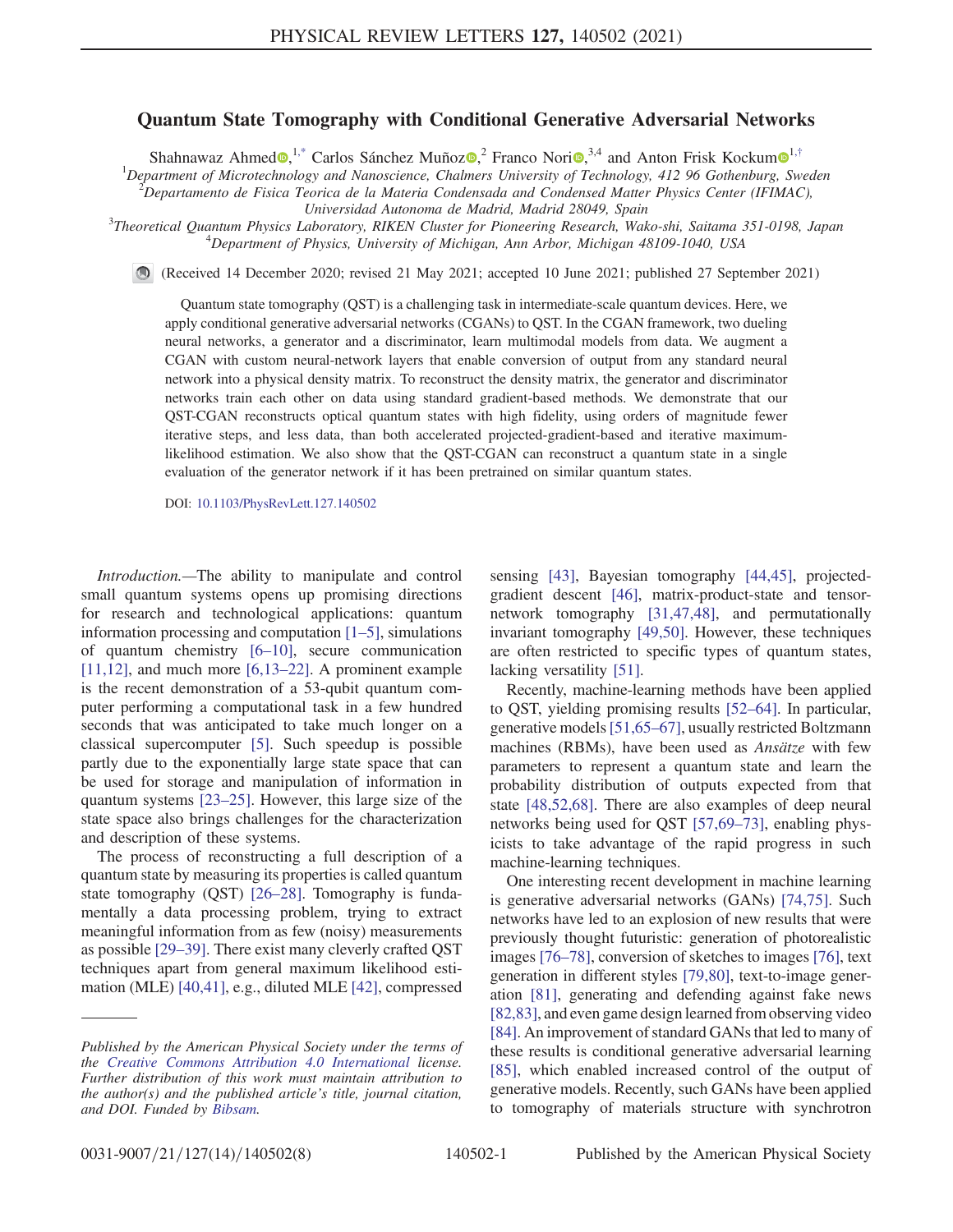radiation [\[86,87\]](#page-7-2) and computed tomography of soft tissue in medicine [\[88\]](#page-7-3).

In this Letter, we introduce QST with conditional GANs (QST-CGAN). Leveraging a CGAN architecture, complemented by custom layers for representing a quantum state in the form of a density matrix, we show that adversarial learning can be a powerful tool for QST. The QST-CGAN is different from RBM-based methods since it learns a map between the data and the quantum state instead of a probability distribution. The custom layers we introduce bridge a gap between machine learning and quantum information processing; they enable many further applications beyond the QST-CGAN presented here. We benchmark the QST-CGAN on reconstruction of optical quantum states from simulated data and show an example with real experimental data. The QST-CGAN performance is superior to that of maximum-likelihood reconstruction methods in terms of reconstruction fidelity, number of iterative steps, and amount of measurement data required. We also show that a QST-CGAN can reconstruct quantum states in a single pass through the network if it has been pretrained on simulated data.

Our reconstruction method is versatile, general, and ready to be applied for QST of intermediate-scale quantum systems, which are widely explored in current experiments [\[4\]](#page-4-6). In Refs. [\[89,90\]](#page-7-4), we provide more details on our implementation (including data and code) and also discuss classification of quantum states with neural networks.

Quantum state tomography with maximum likelihood estimation.—Quantum state tomography estimates the quantum state (a state vector  $|\psi\rangle$  or a density matrix  $\rho$ ) from measurements of Hermitian operators  $\mathcal{O}$  [\[28,91\].](#page-5-11) The operators are usually positive-operator-valued measures (POVMs), a set of positive semidefinite matrices  $\{O_i\}$ that sum to identity,  $\sum_{i}^{k} \mathcal{O}_{i} = I$ , representing a measure-<br>ment with k possible outcomes. The probability of each ment with  $k$  possible outcomes. The probability of each outcome is given by tr $(\mathcal{O}_i \rho)$ . A set of operators that allows for the complete characterization of a quantum state is called informationally complete [\[92\]](#page-7-5).

In an experiment, single-shot measurements are repeated over an ensemble of identical states to collect statistics: the frequencies  $d_i$  of POVM outcomes. These frequencies give an estimate of the expectation values  $tr(\mathcal{O}_i \rho)$ , where  $\rho$  is the density matrix describing the state. The outcomes of many different POVMs can be combined to form a linear system of equations  $\mathbf{d} = A \rho_f$ , where  $\rho_f$  is the flattened density matrix and A is the "sensing matrix" determined by the choice of POVMs [\[93\].](#page-7-6) Solving this system of equations by linear inversion methods to obtain  $\rho$  can fail, either due to the statistical nature of the (noisy) measurement or due to a high condition number for A [\[93\].](#page-7-6)

An alternative to linear inversion methods is maximum likelihood estimation. In MLE, the likelihood function [\[40,94\]](#page-5-3)  $L(\rho'|\mathbf{d}) = \prod_i [\text{tr}(\rho' \mathcal{O}_i)]^{d_i}$  is maximized to find the hest estimate  $\rho'$  for reproducing the experimental data best estimate  $\rho'$  for reproducing the experimental data. In this Letter, we take a different approach by applying CGANs to find  $\rho'$ .

Conditional generative adversarial networks.—In generative adversarial learning, a generator G and a discriminator D compete to learn a mapping from some prior noise distribution to a data distribution [\[74\]](#page-6-3). The generator and the discriminator are parametrized nonlinear functions [parameters  $(\theta_D, \theta_G)$ ], usually multilayered neural networks. The generator takes an input  $\mathbf{z} \sim p_{\mathbf{z}}(z)$  from the noise distribution  $p_z(\mathbf{z})$  and generates an output  $G(\mathbf{z}; \theta_G)$ . The discriminator takes an input q and outputs a probability  $D(\mathbf{q}; \theta_D)$  that it belongs to the data distribution  $p_{data}$ .

The parameters of  $G$  and  $D$  are optimized alternatively such that the generator produces outputs that resemble the data and thus fool the discriminator, and the discriminator becomes better at detecting fake (generated) output. In each optimization step,  $\theta_D$  is updated to maximize the expectation value

<span id="page-1-0"></span>
$$
E_{y \sim p_{data}}[\ln(D(y; \theta_D))] + E_{z \sim p_z} {\ln[1 - D(G(z; \theta_G); \theta_D)]},
$$
\n(1)

<span id="page-1-1"></span>where y denotes samples from the data. Then,  $\theta_G$  is updated to minimize

$$
E_{\mathbf{z} \sim p_z} \{ \ln[1 - D(G(\mathbf{z}; \theta_G); \theta_D)] \}.
$$
 (2)

In this way, the generator learns to map elements from a noise distribution to data as  $G: \mathbf{z} \to \mathbf{v}$  [\[74,76\].](#page-6-3)

However, since the generator input is random, we have no control over the output. This issue is solved by using a conditional generative adversarial network [\[76,85\]](#page-6-4). In a CGAN, the generator and discriminator output is conditioned on some variable x. This conditioning allows the generator to learn the mapping  $G: \mathbf{x}, \mathbf{z} \to \mathbf{y}$  [\[76\]](#page-6-4). The optimization of parameters for the CGAN is done as before, by maximizing Eq. [\(1\)](#page-1-0) and minimizing Eq. [\(2\)](#page-1-1); the only difference is that the outputs now are  $D(\mathbf{x}, \mathbf{y}; \theta_D)$ and  $G(\mathbf{x}, \mathbf{z}; \theta_G)$ . This CGAN approach is very flexible and can be used to find complex maps between inputs and outputs. The flexibility stems from using the discriminator network for evaluation instead of, or in addition to, a simpler loss function.

Quantum state tomography using conditional generative adversarial networks.—We now adapt the CGAN framework to the problem of QST. In our approach, illustrated in Fig. [1,](#page-2-0) the conditioning input to the generator is the measurement statistics and the measurement operators  $(x \rightarrow d, \{O_i\})$ . The generated output is a density matrix  $\rho_G$ . We find that we do not need to provide any input noise z, consistent with the results in Ref. [\[76\].](#page-6-4)

The discriminator takes as input the experimental measurement statistics d (as the conditioning variable) and generated measurement statistics calculated from  $tr(\mathcal{O}_{i}\rho_{G})$ . The output from the discriminator is a set of numbers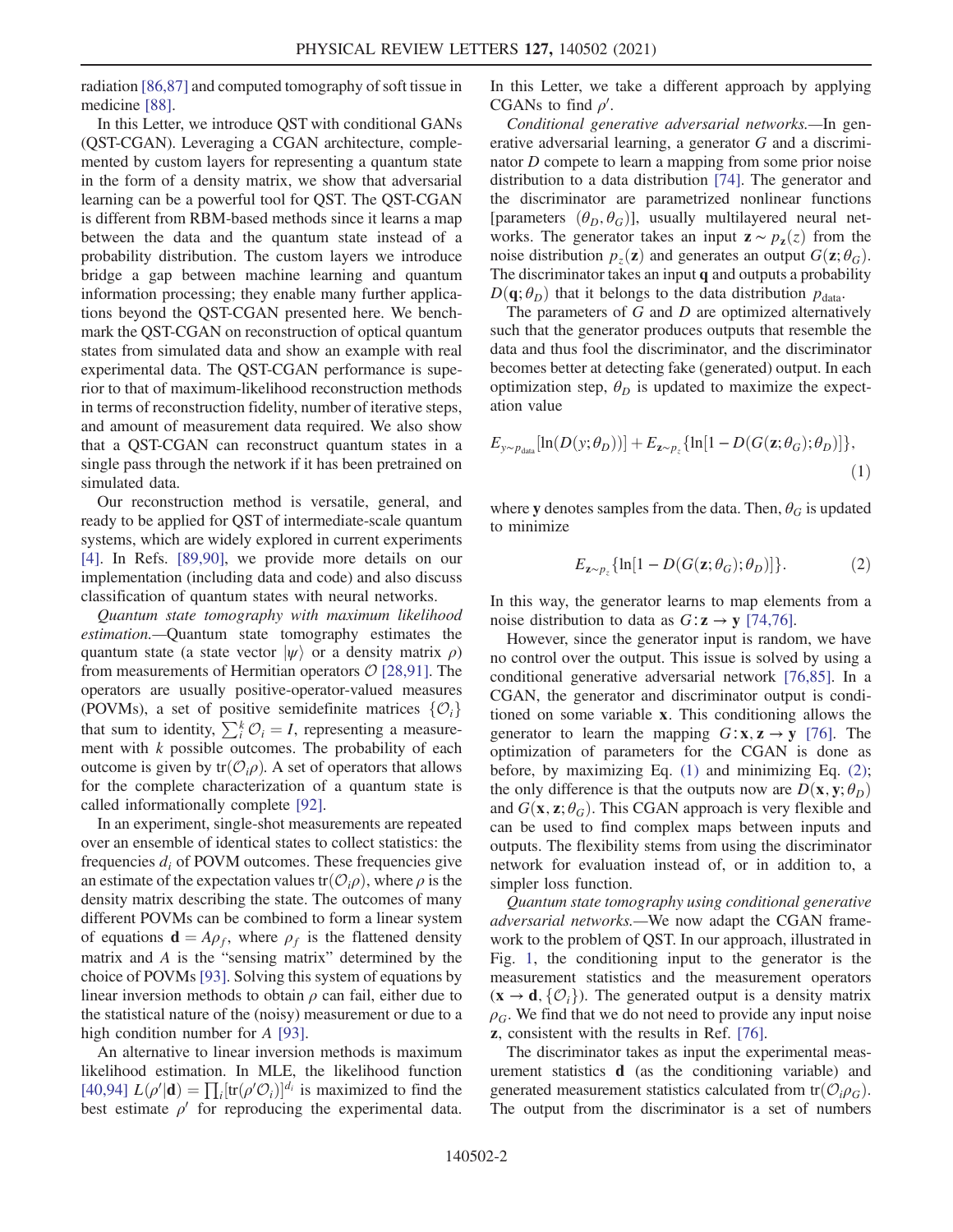<span id="page-2-0"></span>

FIG. 1. Illustration of the CGAN architecture for QST. Data d sampled from measurements of a set of measurement operators  $\{\mathcal{O}_i\}$  on a quantum state is fed into both the generator G and the discriminator  $D$ . The other input to  $D$  is the generated statistics from G. The next to last layer of G outputs a physical density matrix and the last layer computes measurement statistics using this density matrix. The discriminator compares the measurement data and the generated data for each measurement operator and outputs a probability that they match.

describing how well the generated measurement statistics match the data. This partitioning of the evaluation of the generated statistics is inspired by the PATCHGAN architecture of Ref. [\[76\].](#page-6-4) If the generator has managed to learn the correct density matrix, the discriminator will not be able to distinguish the generated statistics from the true data.

The adaption of the CGAN architecture to QST requires us to introduce two custom layers at the end of the generator neural network. First, we add a "DensityMatrix" layer, which takes the unconstrained intermediate output of the generator, molds it into a lower triangular complex-valued matrix  $T_G$  with real entries on the diagonal, constructs  $T_G^{\dagger} T_G$ , and normalizes the resulting matrix to have unit trace. This method is inspired by the Cholesky decomposition [\[40\]](#page-5-3). It ensures that the output  $\rho_G$ is a valid density matrix: Hermitian, positive, and having unit trace. A similar idea was found independently in Ref. [\[73\]](#page-6-8).

Second, we add an "Expectation" layer that combines the output  $\rho_G$  with the given measurement operators  $\{O_i\}$  to compute the generated measurement statistics for each measurement outcome as  $tr(\mathcal{O}_{i}\rho_{G})$ . These two custom layers do not have any trainable parameters. They are only present to enforce the rules of quantum mechanics in the neural networks. This is akin to regularization [\[95\]](#page-7-7) and normalization [\[96\]](#page-7-8) in neural networks. We note that our two custom layers could be used to augment any deep-learning neural-network architecture for QST, e.g., Refs. [\[72,73\]](#page-6-9).

We train the QST-CGAN using standard gradient-based optimization techniques, e.g., Adam [\[97\]](#page-7-9) with learning-rate scheduling, starting from random initial values for the parameters  $(\theta_D, \theta_G)$ . In this way, data from one experiment can be used to estimate the density matrix of the state in that experiment. However, when reconstructing  $\rho$  from another experiment, the QST-CGAN must start from zero again. We can avoid this reset by pretraining on simulated data corresponding to the type of state(s) and noise that is expected to be present in the experiment. The reconstruction from experimental data then requires less additional training; it even becomes possible to do "singleshot reconstruction" with a single evaluation by the pretrained generator.

We note that adding  $L_1$  loss to Eq. [\(2\)](#page-1-1) as suggested in Ref. [\[76\]](#page-6-4) proved helpful in training the QST-CGAN [\[89\]](#page-7-4) and was used for all results displayed below, but was not necessary to obtain good results. Similarly, adding a gradient penalty [\[98\]](#page-7-10) to Eq. [\(1\)](#page-1-0) improved results for single-shot reconstruction.

Benchmarking CGAN quantum state tomography.—To benchmark the QST-CGAN method, we test it on reconstruction of optical quantum states and compare its performance to two MLE methods—iterative MLE (iMLE) [\[41\]](#page-5-12) and accelerated projected-gradient-based MLE (APG-MLE) [\[94\]](#page-7-11). In iMLE, projection operators determined by the measurement statistics are iteratively applied to a random initial density matrix until convergence. The final result is an estimated density matrix  $\rho'$  that maximizes the likelihood function  $L(\rho'|\mathbf{d})$ . In the APG-MLE method, ideas from convex optimization are used to enable faster convergence.

Optical quantum states describe quantized single-mode electromagnetic fields (harmonic oscillators). Our choice of optical quantum states for testing the QST-CGAN was motivated by the existence of visual representations, e.g., Wigner functions [\[99\]](#page-7-12), for these states, seeing how CGANs have mainly been applied to image processing. However, we stress that the QST-CGAN approach is general and can be applied to any type of quantum system with any type of observable [\[89\].](#page-7-4)

Some of the common observables for optical quantum states are instances of a displace-and-measure technique. For example, the photon-number distribution obtained after applying a displacement  $\beta$  is the generalized Q function [\[100\]](#page-7-13):  $Q_n^{\beta} = \text{tr} [|n\rangle \langle n|D(-\beta)\rho D^{\dagger}(-\beta)]$ , where  $|n\rangle$  is the Fock state with *n* photons,  $D(\beta) = e^{\beta a^{\dagger}-\beta^* a}$  is the displacement operator, and  $a(a^{\dagger})$  is the bosonic creation (annihilation) operator of the electromagnetic mode. The Husimi $Q$  function (photon field quadratures) is  $(1/\pi)Q_0^{\beta}$  and the Wigner function (photon parity) is  $W(\beta) = (2/\pi) \sum_n (-1)^n Q_n^{\beta}$ .<br>The measurement data we consider in the following are The measurement data we consider in the following are samples of  $Q_0^{\beta}$  and  $W(\beta)$  at certain  $\beta$ , as illustrated in Fig. [2](#page-3-0).<br>A state  $\rho$  in a truncated Hilbert space with size N is

A state  $\rho$  in a truncated Hilbert space with size N is specified by up to  $N^2 - 1$  real numbers [\[93,101\]](#page-7-6) (we use  $N = 32$ ). Thus, in general, informational completeness requires displacements and measurements to be carried out such that **d** has at least  $N^2 - 1$  elements. However, note that the required number of elements in d for reconstruction can be lower,  $\alpha rN$ , if  $\rho$  has low rank r [\[102\]](#page-7-14).

Results.—In Fig. [3\(a\),](#page-3-1) we compare the reconstruction fidelity for the QST-CGAN and MLE methods as a function of the number of iterations. One iteration is one update of all the weights  $(\theta_D, \theta_G)$  for the QST-CGAN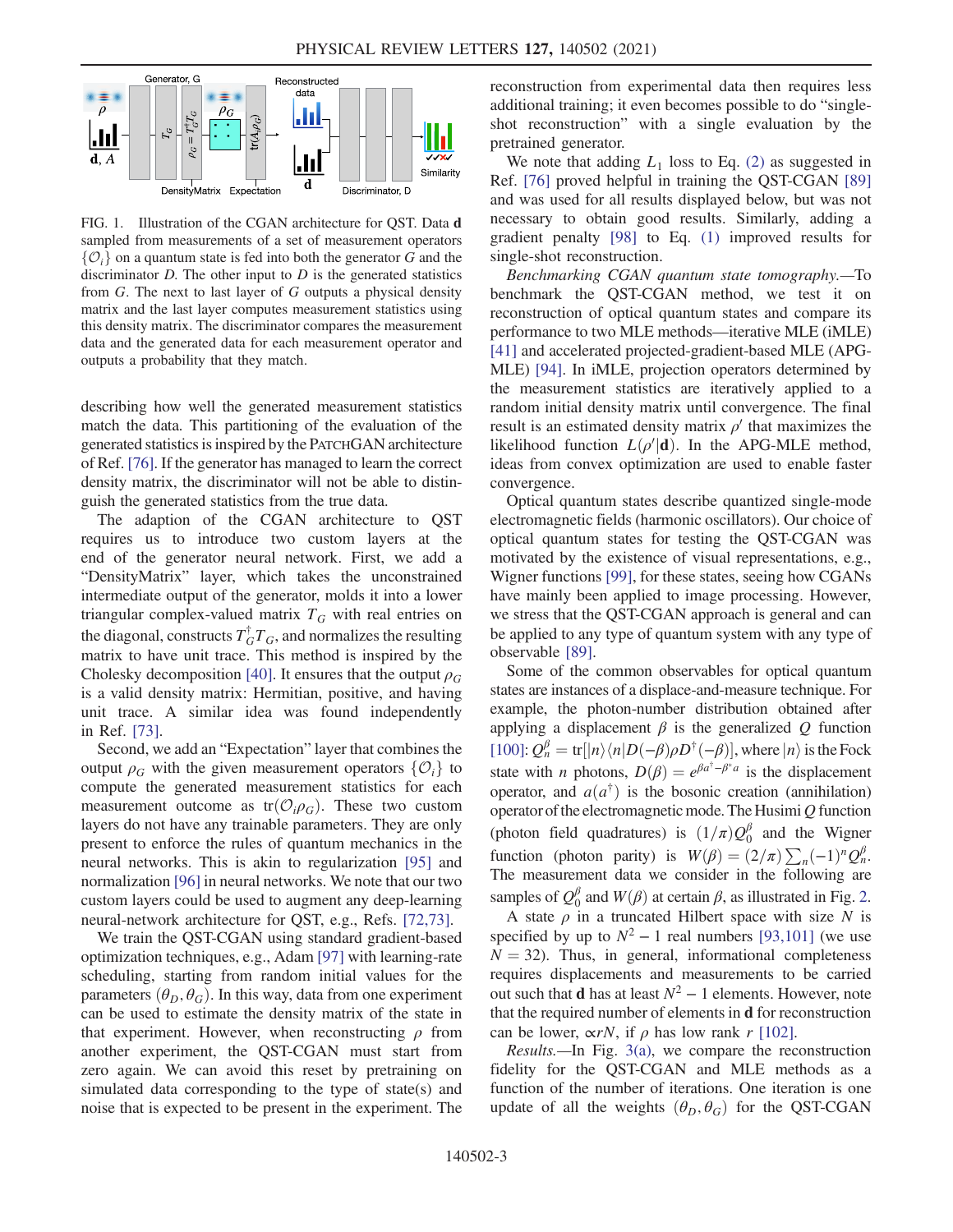<span id="page-3-0"></span>

FIG. 2. Observables for an optical quantum state, the "cat state"  $|\alpha\rangle + | - \alpha\rangle$  (up to a normalization), with coherent amplitude  $\alpha = 2$ . (a) The Wigner function. (b) The Husimi Q function. The stars mark specific  $\beta$  used to sample the data used as input to the QST-CGAN.

(a single gradient-descent step), one application of the projection operators in iMLE, and one update of the density matrix for APG-MLE. We find that the QST-CGAN converges to a fidelity >0.999 in about 2 orders of magnitude fewer iterations than the MLE methods. Note that the choice of network architecture and training parameters will affect the speed of convergence and the computational cost of one iteration for the QST-CGAN.

Next, we investigate, in Fig. [3\(b\),](#page-3-1) how many data points are required as input to reach high reconstruction fidelity. We find that the QST-CGAN approach starts outperforming the MLE methods around  $N = 32$  data points and reaches fidelities close to unity already with <100 data points, while the MLE methods require ∼1000 data points to attain good fidelity (an RBM-based reconstruction of a similar state also requires thousands of data points to reach

<span id="page-3-1"></span>

FIG. 3. QST-CGAN performance. The data are the Husimi  $Q$ function of the cat state in Fig. [2\(b\).](#page-3-0) (a) Reconstruction fidelity  $F(\rho, \rho') = \text{tr}(\sqrt{\sqrt{\rho} \rho' \sqrt{\rho}})^2$  as a function of iterations for the QST-<br>CGAN (red), iMLE (blue), and APG MLE (dashed black). We CGAN (red), iMLE (blue), and APG-MLE (dashed black). We use 1024 displacements  $\beta$  in a 32 × 32 grid. The weights of the QST-CGAN and the starting density matrix of the iMLE are randomly initialized. The APG-MLE runs 13 iterations of conjugate-gradient line search from the maximally mixed state before switching to APG. The solid lines show the mean  $F$  for 100 runs; the shaded areas show one standard deviation from the mean. (b) Average F as a function of the number of  $\beta$ . For each number, 10 sets of displacements are randomly selected from within a disk with  $|\beta| \leq 5$  for the state in Fig. [2.](#page-3-0) We show the average F reached after 1000 iterations for QST-CGAN and iMLE and 10 000 iterations for APG-MLE.

<span id="page-3-2"></span>

FIG. 4. (a) Reconstruction of a Wigner-negative state by a QST-CGAN from (b) noisy experimental data. Inset: the target state. The reconstruction uses 4281 data points of the Wigner function measured for  $\beta$  inside the dashed circle. The data outside the circle, e.g., the Wigner-negative region in the top left, are not as reliable due to measurement calibration problems at higher photon numbers. We also attempt reconstruction with a subset of the data points inside the circle and find that ∼600 data points are enough to achieve a fidelity ∼0.9 with the full reconstruction.

high fidelity [\[68\]](#page-6-10)). Note that the rank  $r = 1$ , since  $\rho$  is a pure state.

Experimental state reconstruction from parity measurements.—The benchmarking of the QST-CGAN so far has been on simulated data. We now demonstrate, in Fig. [4,](#page-3-2) that our QST-CGAN can reconstruct a noisy state from experimental data. In this particular experiment, a superconducting transmon qubit was used to generate a Wigner-negative state in a resonator [\[103\]](#page-7-15), by applying a selective number-dependent arbitrary phase [\[104,105\]](#page-7-16) of  $\pi$  to  $|0\rangle$  and  $|1\rangle$  of a coherent state  $|\alpha=1\rangle$ . Despite significant state-preparation-and-measurement noise, the QST-CGAN still manages to reconstruct the data well from measurements of the Wigner function, even when using only ∼15% of the measurement data.

Single-shot reconstruction with pretraining.—We now pretrain the QST-CGAN on a dataset with several thousand cat states similar to Fig. [2](#page-3-0) by selecting  $|\alpha| \in [1, 3]$  randomly

<span id="page-3-3"></span>

FIG. 5. Single-shot reconstructions of 200 cat states (cf. Fig. [2,](#page-3-0)  $|\alpha| \in [1, 3]$ , up to six coherent states in superposition), using a pretrained OST-CGAN (a) Fidelity distribution of the reconpretrained QST-CGAN. (a) Fidelity distribution of the reconstructions after training on a  $32 \times 32$  grid of data points. (b) Average fidelity (solid line) within one standard deviation (shaded region) after further iterations.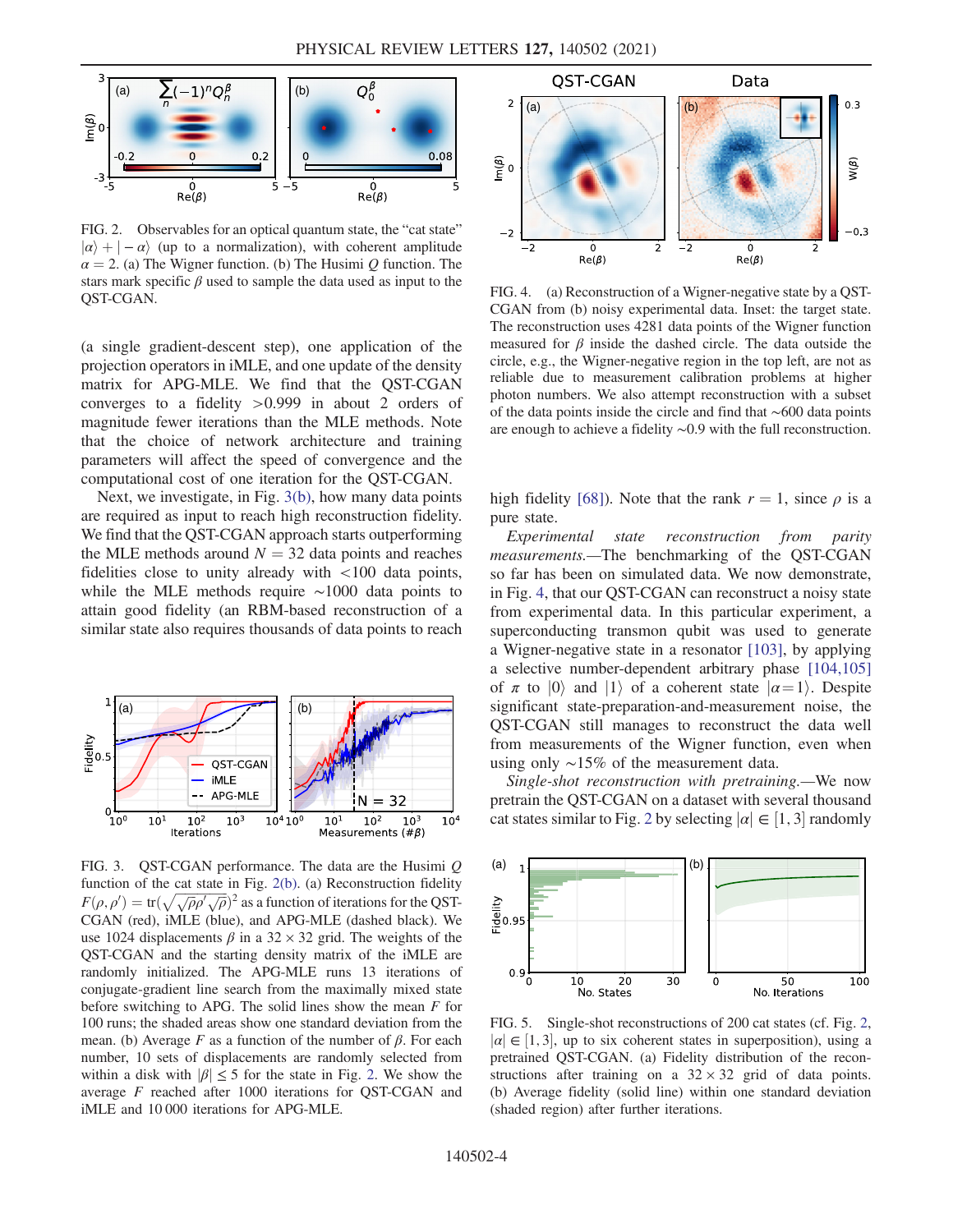with up to six coherent states in superposition. As shown in Fig. [5\(a\)](#page-3-3), this pretrained network is then able to perform single-shot reconstructions for different cat states with a high average fidelity ∼0.98. It turned out to be difficult to find a learning strategy enabling further improvement of the fidelity with just a few more iterations for each state, but with tens of iterations a clear improvement is observed [Fig. [2\(b\)\]](#page-3-0). The pretrained network thus does not have to iterate many times from an initial random guess for each state, as is the case for the results in Fig. [3](#page-3-1) and most other reconstruction methods in use today, resulting in a 4 orders of magnitude faster reconstruction than in Fig. [3\(a\)](#page-3-1).

Conclusion and outlook.—In this Letter, we have adapted the CGAN architecture for use in quantum state tomography. The adaption relies on the introduction of two custom layers, which enforce the properties of a density matrix and allows calculation of expectation values of measurements. We showed that our QST-CGAN clearly outperforms MLE reconstruction methods: the QST-CGAN consistently reconstructs states with higher fidelity, needing ∼100× fewer iterations and ∼10× fewer data points to do so in the examples we showed. Furthermore, we showed that we can pretrain the QST-CGAN on classes of quantum states and achieve high fidelity for single-shot reconstruction.

Looking to the future, we note that the custom layers we introduced could be included into other types of neural networks, e.g., transformers [\[72\],](#page-6-9) for both QST and other applications in quantum information processing. Any QST method that reconstructs the full density matrix will scale poorly since we must determine exponentially many density matrix elements. Future work could therefore use custom density matrix layers to output reduced quantum state representations with the CGAN approach. The CGAN approach has potential for denoising measurement data by pretraining on simulated noisy data. We further envisage the application of QST-CGAN for adaptive tomography [\[30,59\]](#page-5-13), by choosing next measurements around the points where the discriminator finds that the reconstructed data do not match the experimental data well [\[67\]](#page-6-11).

The QST-CGAN was written in TENSORFLOW [\[106\]](#page-7-17). Visualization and generation of quantum states was done in QUTIP [\[107,108\]](#page-7-18). We thank Marina Kudra for providing the experimental data for Fig. [4](#page-3-2). We acknowledge useful discussions with Yong Lu, Marina Kudra, Florian Marquardt, Steven Girvin, Simone Gasparinetti, Fernando Quijandría, and Ingrid Strandberg. We also thank Abhijeet Melkani and Clemens Gneiting for comments on the manuscript. S. A. and A. F. K. acknowledge support from the Knut and Alice Wallenberg Foundation through the Wallenberg Centre for Quantum Technology (WACQT). C. S. M. acknowledges that the project that gave rise to these results received the support of a fellowship from "la Caixa" Foundation (ID 100010434) and from the European Union's Horizon 2020 Research and Innovation Programme under the Marie Skłodowska-Curie Grant Agreement No. 847648. The fellowship code is LCF/BQ/ PI20/11760026. F. N. is supported in part by: Nippon Telegraph and Telephone Corporation (NTT) Research, the Japan Science and Technology Agency (JST) [via the Quantum Leap Flagship Program (Q-LEAP), the Moonshot R&D Grant No. JPMJMS2061, and the Centers of Research Excellence in Science and Technology (CREST) Grant No. JPMJCR1676], the Japan Society for the Promotion of Science (JSPS) [via the Grants-in-Aid for Scientific Research (KAKENHI) Grant No. JP20H00134 and the JSPS–RFBR Grant No. JPJSBP120194828], the Army Research Office (ARO) (Grant No. W911NF-18-1-0358), the Asian Office of Aerospace Research and Development (AOARD) (via Grant No. FA2386-20-1-4069), and the Foundational Questions Institute Fund (FQXi) via Grant No. FQXi-IAF19-06.

<span id="page-4-2"></span><span id="page-4-1"></span><span id="page-4-0"></span>[\\*](#page-0-0) shahnawaz.ahmed95@gmail.com [†](#page-0-0) anton.frisk.kockum@chalmers.se

- [1] R. P. Feynman, Simulating physics with computers, [Int. J.](https://doi.org/10.1007/BF02650179) [Theor. Phys.](https://doi.org/10.1007/BF02650179) 21, 467 (1982).
- [2] A. Montanaro, Quantum algorithms: An overview, [npj](https://doi.org/10.1038/npjqi.2015.23) Quantum Inf. 2[, 15023 \(2016\)](https://doi.org/10.1038/npjqi.2015.23).
- <span id="page-4-6"></span>[3] G. Wendin, Quantum information processing with superconducting circuits: A review, [Rep. Prog. Phys.](https://doi.org/10.1088/1361-6633/aa7e1a) 80, 106001 [\(2017\).](https://doi.org/10.1088/1361-6633/aa7e1a)
- <span id="page-4-5"></span>[4] J. Preskill, Quantum computing in the NISQ era and beyond, Quantum 2[, 79 \(2018\)](https://doi.org/10.22331/q-2018-08-06-79).
- <span id="page-4-3"></span>[5] F. Arute et al., Quantum supremacy using a programmable superconducting processor, [Nature \(London\)](https://doi.org/10.1038/s41586-019-1666-5) 574, 505 [\(2019\).](https://doi.org/10.1038/s41586-019-1666-5)
- [6] I. M. Georgescu, S. Ashhab, and F. Nori, Quantum simulation, [Rev. Mod. Phys.](https://doi.org/10.1103/RevModPhys.86.153) 86, 153 (2014).
- [7] A. Kandala, A. Mezzacapo, K. Temme, M. Takita, M. Brink, J. M. Chow, and J. M. Gambetta, Hardware-efficient variational quantum eigensolver for small molecules and quantum magnets, [Nature \(London\)](https://doi.org/10.1038/nature23879) 549, 242 (2017).
- [8] A. M. Childs, D. Maslov, Y. Nam, N. J. Ross, and Y. Su, Toward the first quantum simulation with quantum speedup, [Proc. Natl. Acad. Sci. U.S.A.](https://doi.org/10.1073/pnas.1801723115) 115, 9456 [\(2018\).](https://doi.org/10.1073/pnas.1801723115)
- [9] J. Argüello-Luengo, A. González-Tudela, T. Shi, P. Zoller, and J. I. Cirac, Analogue quantum chemistry simulation, [Nature \(London\)](https://doi.org/10.1038/s41586-019-1614-4) 574, 215 (2019).
- <span id="page-4-4"></span>[10] H. Ma, M. Govoni, and G. Galli, Quantum simulations of materials on near-term quantum computers, [npj Comput.](https://doi.org/10.1038/s41524-020-00353-z) Mater. **6**[, 85 \(2020\).](https://doi.org/10.1038/s41524-020-00353-z)
- [11] H. J. Kimble, The quantum internet, [Nature \(London\)](https://doi.org/10.1038/nature07127) 453, [1023 \(2008\).](https://doi.org/10.1038/nature07127)
- [12] J. Yin *et al.*, Entanglement-based secure quantum cryptography over 1,120 kilometres, [Nature \(London\)](https://doi.org/10.1038/s41586-020-2401-y) 582, 501 [\(2020\).](https://doi.org/10.1038/s41586-020-2401-y)
- [13] J. Q. You and F. Nori, Atomic physics and quantum optics using superconducting circuits, [Nature \(London\)](https://doi.org/10.1038/nature10122) 474, 589 [\(2011\).](https://doi.org/10.1038/nature10122)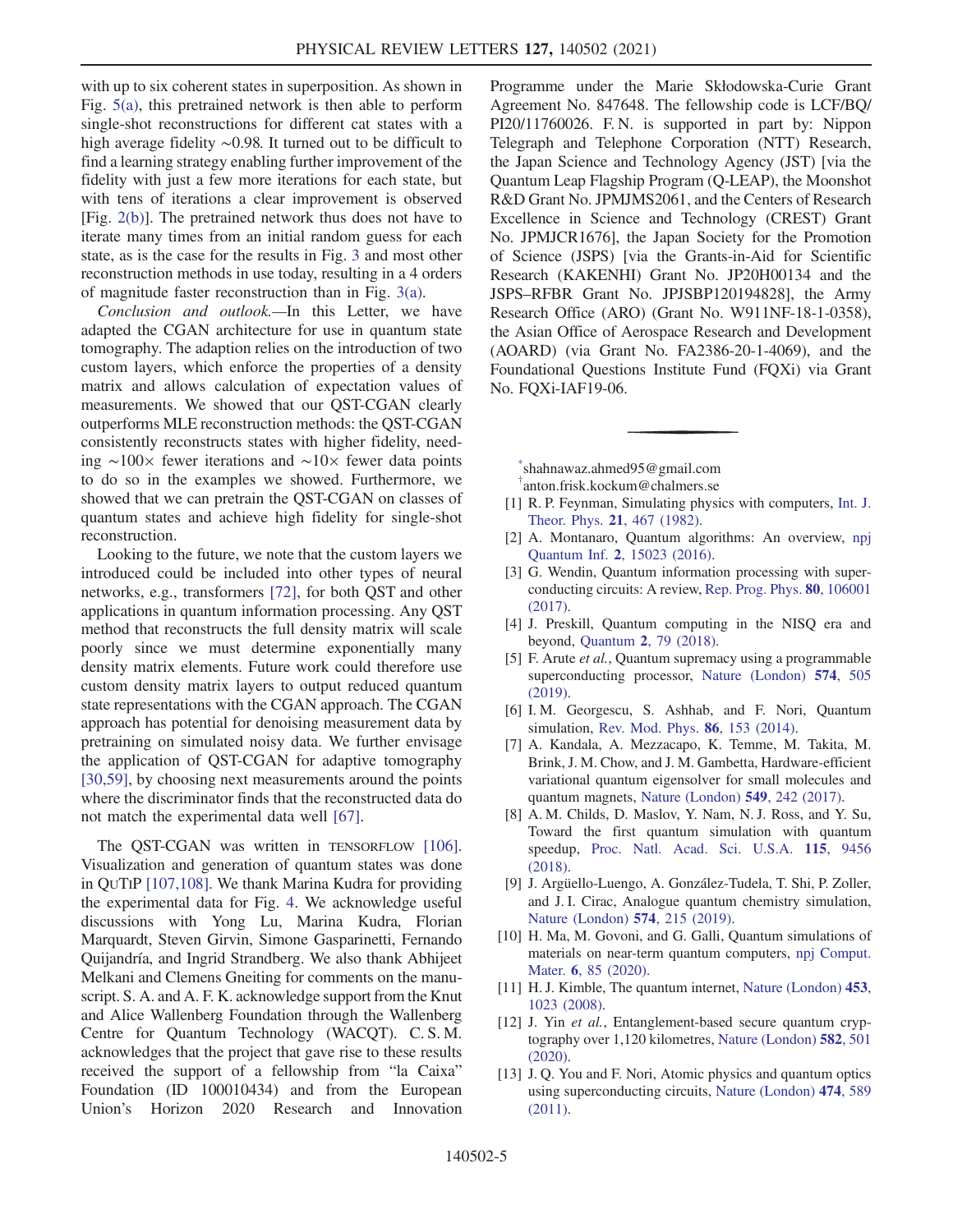- [14] X. Gu, A. F. Kockum, A. Miranowicz, Y.-x. Liu, and F. Nori, Microwave photonics with superconducting quantum circuits, [Phys. Rep.](https://doi.org/10.1016/j.physrep.2017.10.002) 718–719, 1 (2017).
- [15] M. Bal, C. Deng, J.-L. Orgiazzi, F. Ong, and A. Lupascu, Ultrasensitive magnetic field detection using a single artificial atom, [Nat. Commun.](https://doi.org/10.1038/ncomms2332) 3, 1324 (2012).
- [16] C. L. Degen, F. Reinhard, and P. Cappellaro, Quantum sensing, [Rev. Mod. Phys.](https://doi.org/10.1103/RevModPhys.89.035002) 89, 035002 (2017).
- [17] S. Pirandola, B. R. Bardhan, T. Gehring, C. Weedbrook, and S. Lloyd, Advances in photonic quantum sensing, [Nat.](https://doi.org/10.1038/s41566-018-0301-6) Photonics 12[, 724 \(2018\)](https://doi.org/10.1038/s41566-018-0301-6).
- [18] T. Gefen, A. Rotem, and A. Retzker, Overcoming resolution limits with quantum sensing, [Nat. Commun.](https://doi.org/10.1038/s41467-019-12817-y) 10, [4992 \(2019\).](https://doi.org/10.1038/s41467-019-12817-y)
- [19] J. Wang, F. Sciarrino, A. Laing, and M. G. Thompson, Integrated photonic quantum technologies, [Nat. Photonics](https://doi.org/10.1038/s41566-019-0532-1) 14[, 273 \(2020\)](https://doi.org/10.1038/s41566-019-0532-1).
- [20] S. Lloyd, Enhanced sensitivity of photodetection via quantum illumination, Science 321[, 1463 \(2008\).](https://doi.org/10.1126/science.1160627)
- [21] M. Korobko, Y. Ma, Y. Chen, and R. Schnabel, Quantum expander for gravitational-wave observatories, [Light](https://doi.org/10.1038/s41377-019-0230-2) 8, [118 \(2019\)](https://doi.org/10.1038/s41377-019-0230-2).
- [22] S. Barzanjeh, S. Pirandola, D. Vitali, and J.M. Fink, Microwave quantum illumination using a digital receiver, Sci. Adv. 6[, eabb0451 \(2020\)](https://doi.org/10.1126/sciadv.abb0451).
- <span id="page-5-0"></span>[23] M. A. Nielsen and I. L. Chuang, Quantum Computation and Quantum Information (Cambridge University Press, Cambridge, England, 2000).
- [24] C. M. Caves, I. H. Deutsch, and R. Blume-Kohout, Physical-resource requirements and the power of quantum computation, J. Opt. B 6[, S801 \(2004\).](https://doi.org/10.1088/1464-4266/6/8/027)
- [25] V. Havlíček, A. D. Córcoles, K. Temme, A. W. Harrow, A. Kandala, J. M. Chow, and J. M. Gambetta, Supervised learning with quantum-enhanced feature spaces, [Nature](https://doi.org/10.1038/s41586-019-0980-2) (London) 567[, 209 \(2019\)](https://doi.org/10.1038/s41586-019-0980-2).
- <span id="page-5-1"></span>[26] G. M. D'Ariano, M. G. Paris, and M. F. Sacchi, Quantum tomography, in Advances in Imaging and Electron Physics (Academic Press, 2003), Vol. 128, pp. 205–308, [arXiv:](https://arXiv.org/abs/quant-ph/0302028) [quant-ph/0302028.](https://arXiv.org/abs/quant-ph/0302028)
- [27] Y.-x. Liu, L. F. Wei, and F. Nori, Tomographic measurements on superconducting qubit states, [Phys. Rev. B](https://doi.org/10.1103/PhysRevB.72.014547) 72, [014547 \(2005\).](https://doi.org/10.1103/PhysRevB.72.014547)
- <span id="page-5-11"></span>[28] A. I. Lvovsky and M. G. Raymer, Continuous-variable optical quantum-state tomography, [Rev. Mod. Phys.](https://doi.org/10.1103/RevModPhys.81.299) 81, [299 \(2009\)](https://doi.org/10.1103/RevModPhys.81.299).
- <span id="page-5-2"></span>[29] S. Deléglise, I. Dotsenko, C. Sayrin, J. Bernu, M. Brune, J. M. Raimond, and S. Haroche, Reconstruction of nonclassical cavity field states with snapshots of their decoherence, [Nature \(London\)](https://doi.org/10.1038/nature07288) 455, 510 (2008).
- <span id="page-5-13"></span>[30] G. M. D'Ariano, D. F. Magnani, and P. Perinotti, Adaptive Bayesian and frequentist data processing for quantum tomography, Phys. Lett. A 373[, 1111 \(2009\).](https://doi.org/10.1016/j.physleta.2009.01.055)
- <span id="page-5-8"></span>[31] M. Cramer, M. B. Plenio, S. T. Flammia, R. Somma, D. Gross, S. D. Bartlett, O. Landon-Cardinal, D. Poulin, and Y.-K. Liu, Efficient quantum state tomography, [Nat.](https://doi.org/10.1038/ncomms1147) Commun. 1[, 149 \(2010\).](https://doi.org/10.1038/ncomms1147)
- [32] S. T. Flammia and Y.-K. Liu, Direct Fidelity Estimation from Few Pauli Measurements, [Phys. Rev. Lett.](https://doi.org/10.1103/PhysRevLett.106.230501) 106, [230501 \(2011\).](https://doi.org/10.1103/PhysRevLett.106.230501)
- [33] D. Petz and L. Ruppert, Optimal quantum-state tomography with known parameters, J. Phys. A 45[, 085306 \(2012\).](https://doi.org/10.1088/1751-8113/45/8/085306)
- [34] T. Baumgratz, D. Gross, M. Cramer, and M. B. Plenio, Scalable Reconstruction of Density Matrices, [Phys. Rev.](https://doi.org/10.1103/PhysRevLett.111.020401) Lett. 111[, 020401 \(2013\)](https://doi.org/10.1103/PhysRevLett.111.020401).
- [35] A. Miranowicz, S. K. Ozdemir, J. Bajer, G. Yusa, N. Imoto, Y. Hirayama, and F. Nori, Quantum state tomography of large nuclear spins in a semiconductor quantum well: Optimal robustness against errors as quantified by condition numbers, Phys. Rev. B 92[, 075312 \(2015\)](https://doi.org/10.1103/PhysRevB.92.075312).
- [36] Z. Hou, H.-S. Zhong, Y. Tian, D. Dong, B. Qi, L. Li, Y. Wang, F. Nori, G.-Y. Xiang, C.-F. Li, and G.-C. Guo, Full reconstruction of a 14-qubit state within four hours, [New J.](https://doi.org/10.1088/1367-2630/18/8/083036) Phys. 18[, 083036 \(2016\).](https://doi.org/10.1088/1367-2630/18/8/083036)
- [37] J. G. Titchener, M. Gräfe, R. Heilmann, A. S. Solntsev, A. Szameit, and A. A. Sukhorukov, Scalable on-chip quantum state tomography, [npj Quantum Inf.](https://doi.org/10.1038/s41534-018-0063-5) 4, 19 [\(2018\).](https://doi.org/10.1038/s41534-018-0063-5)
- [38] A. Rocchetto, S. Aaronson, S. Severini, G. Carvacho, D. Poderini, I. Agresti, M. Bentivegna, and F. Sciarrino, Experimental learning of quantum states, [Sci. Adv.](https://doi.org/10.1126/sciadv.aau1946) 5, [eaau1946 \(2019\)](https://doi.org/10.1126/sciadv.aau1946).
- [39] H.-Y. Huang, R. Kueng, and J. Preskill, Predicting many properties of a quantum system from very few measurements, Nat. Phys. 16[, 1050 \(2020\).](https://doi.org/10.1038/s41567-020-0932-7)
- <span id="page-5-3"></span>[40] K. Banaszek, G. M. D'Ariano, M. G. A. Paris, and M. F. Sacchi, Maximum-likelihood estimation of the density matrix, Phys. Rev. A 61[, 010304\(R\) \(1999\).](https://doi.org/10.1103/PhysRevA.61.010304)
- <span id="page-5-12"></span>[41] A. I. Lvovsky, Iterative maximum-likelihood reconstruction in quantum homodyne tomography, [J. Opt. B](https://doi.org/10.1088/1464-4266/6/6/014) 6, S556  $(2004)$ .
- <span id="page-5-4"></span>[42] J. Reháček, Z. Hradil, E. Knill, and A. I. Lvovsky, Diluted maximum-likelihood algorithm for quantum tomography, Phys. Rev. A 75[, 042108 \(2007\)](https://doi.org/10.1103/PhysRevA.75.042108).
- <span id="page-5-5"></span>[43] D. Gross, Y.-K. Liu, S. T. Flammia, S. Becker, and J. Eisert, Quantum State Tomography via Compressed Sensing, Phys. Rev. Lett. 105[, 150401 \(2010\)](https://doi.org/10.1103/PhysRevLett.105.150401).
- <span id="page-5-6"></span>[44] R. Blume-Kohout, Optimal, reliable estimation of quantum states, New J. Phys. 12[, 043034 \(2010\).](https://doi.org/10.1088/1367-2630/12/4/043034)
- <span id="page-5-7"></span>[45] C. Granade, J. Combes, and D. G. Cory, Practical Bayesian tomography, New J. Phys. 18[, 033024 \(2016\).](https://doi.org/10.1088/1367-2630/18/3/033024)
- [46] E. Bolduc, G. C. Knee, E. M. Gauger, and J. Leach, Projected gradient descent algorithms for quantum state tomography, [npj Quantum Inf.](https://doi.org/10.1038/s41534-017-0043-1) 3, 44 (2017).
- [47] B. P. Lanyon, C. Maier, M. Holzäpfel, T. Baumgratz, C. Hempel, P. Jurcevic, I. Dhand, A. S. Buyskikh, A. J. Daley, M. Cramer, M. B. Plenio, R. Blatt, and C. F. Roos, Efficient tomography of a quantum many-body system, Nat. Phys. 13[, 1158 \(2017\).](https://doi.org/10.1038/nphys4244)
- <span id="page-5-10"></span>[48] I. Glasser, N. Pancotti, M. August, I.D. Rodriguez, and J. I. Cirac, Neural-Network Quantum States, String-Bond States, and Chiral Topological States, [Phys. Rev. X](https://doi.org/10.1103/PhysRevX.8.011006) 8, [011006 \(2018\).](https://doi.org/10.1103/PhysRevX.8.011006)
- <span id="page-5-9"></span>[49] G. Tóth, W. Wieczorek, D. Gross, R. Krischek, C. Schwemmer, and H. Weinfurter, Permutationally Invariant Quantum Tomography, [Phys. Rev. Lett.](https://doi.org/10.1103/PhysRevLett.105.250403) 105, 250403 [\(2010\).](https://doi.org/10.1103/PhysRevLett.105.250403)
- [50] T. Moroder, P. Hyllus, G. Tóth, C. Schwemmer, A. Niggebaum, S. Gaile, O. Gühne, and H. Weinfurter,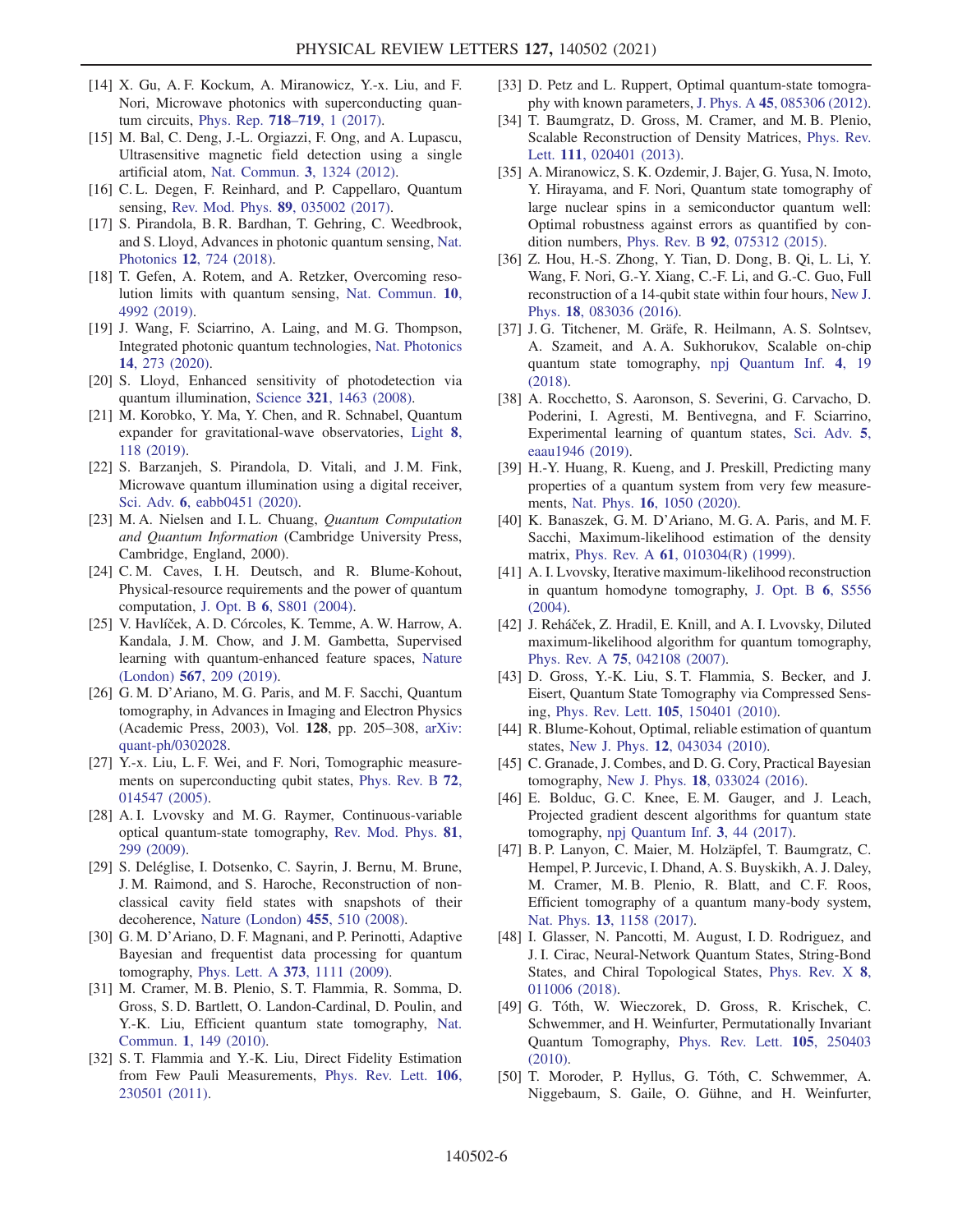Permutationally invariant state reconstruction, [New J.](https://doi.org/10.1088/1367-2630/14/10/105001) Phys. 14[, 105001 \(2012\).](https://doi.org/10.1088/1367-2630/14/10/105001)

- <span id="page-6-0"></span>[51] J. Carrasquilla, G. Torlai, R. G. Melko, and L. Aolita, Reconstructing quantum states with generative models, [Nat. Mach. Intell.](https://doi.org/10.1038/s42256-019-0028-1) 1, 155 (2019).
- <span id="page-6-1"></span>[52] G. Carleo and M. Troyer, Solving the quantum many-body problem with artificial neural networks, [Science](https://doi.org/10.1126/science.aag2302) 355, 602 [\(2017\).](https://doi.org/10.1126/science.aag2302)
- [53] Q. Xu and S. Xu, Neural network state estimation for full quantum state tomography, [arXiv:1811.06654](https://arXiv.org/abs/1811.06654).
- [54] G. Torlai, G. Mazzola, J. Carrasquilla, M. Troyer, R. Melko, and G. Carleo, Neural-network quantum state tomography, Nat. Phys. 14[, 447 \(2018\).](https://doi.org/10.1038/s41567-018-0048-5)
- [55] G. Torlai and R. G. Melko, Latent Space Purification via Neural Density Operators, [Phys. Rev. Lett.](https://doi.org/10.1103/PhysRevLett.120.240503) 120, 240503 [\(2018\).](https://doi.org/10.1103/PhysRevLett.120.240503)
- [56] T. Xin, S. Lu, N. Cao, G. Anikeeva, D. Lu, J. Li, G. Long, and B. Zeng, Local-measurement-based quantum state tomography via neural networks, [npj Quantum Inf.](https://doi.org/10.1038/s41534-019-0222-3) 5, [109 \(2019\)](https://doi.org/10.1038/s41534-019-0222-3).
- <span id="page-6-2"></span>[57] A. M. Palmieri, E. Kovlakov, F. Bianchi, D. Yudin, S. Straupe, J. D. Biamonte, and S. Kulik, Experimental neural network enhanced quantum tomography, [npj Quantum Inf.](https://doi.org/10.1038/s41534-020-0248-6) 6[, 20 \(2020\).](https://doi.org/10.1038/s41534-020-0248-6)
- [58] J. Gray, L. Banchi, A. Bayat, and S. Bose, Machine-Learning-Assisted Many-Body Entanglement Measurement, Phys. Rev. Lett. 121[, 150503 \(2018\)](https://doi.org/10.1103/PhysRevLett.121.150503).
- [59] Y. Quek, S. Fort, and H. K. Ng, Adaptive quantum state tomography with neural networks, [arXiv:1812.06693.](https://arXiv.org/abs/1812.06693)
- [60] S. Yu, F. Albarrán-Arriagada, J. C. Retamal, Y.-T. Wang, W. Liu, Z.-J. Ke, Y. Meng, Z.-P. Li, J.-S. Tang, E. Solano, L. Lamata, C.-F. Li, and G.-C. Guo, Reconstruction of a photonic qubit state with reinforcement learning, [Adv.](https://doi.org/10.1002/qute.201800074) [Quantum Technol.](https://doi.org/10.1002/qute.201800074) 2, 1800074 (2019).
- [61] A. Melkani, C. Gneiting, and F. Nori, Eigenstate extraction with neural-network tomography, [Phys. Rev. A](https://doi.org/10.1103/PhysRevA.102.022412) 102, [022412 \(2020\).](https://doi.org/10.1103/PhysRevA.102.022412)
- [62] T. Weiss and O. Romero-Isart, Quantum motional state tomography with nonquadratic potentials and neural networks, [Phys. Rev. Research](https://doi.org/10.1103/PhysRevResearch.1.033157) 1, 033157 (2019).
- [63] Y. Liu, D. Wang, S. Xue, A. Huang, X. Fu, X. Qiang, P. Xu, H.-L. Huang, M. Deng, C. Guo, X. Yang, and J. Wu, Variational quantum circuits for quantum state tomography, Phys. Rev. A 101[, 052316 \(2020\)](https://doi.org/10.1103/PhysRevA.101.052316).
- [64] T. Xin, X. Nie, X. Kong, J. Wen, D. Lu, and J. Li, Quantum Pure State Tomography via Variational Hybrid Quantum-Classical Method, [Phys. Rev. Applied](https://doi.org/10.1103/PhysRevApplied.13.024013) 13, 024013 (2020).
- [65] S. Lloyd and C. Weedbrook, Quantum Generative Adversarial Learning, Phys. Rev. Lett. 121[, 040502 \(2018\).](https://doi.org/10.1103/PhysRevLett.121.040502)
- [66] M. Kieferová and N. Wiebe, Tomography and generative training with quantum Boltzmann machines, [Phys. Rev. A](https://doi.org/10.1103/PhysRevA.96.062327) 96[, 062327 \(2017\).](https://doi.org/10.1103/PhysRevA.96.062327)
- <span id="page-6-11"></span>[67] L. Hu, S.-H. Wu, W. Cai, Y. Ma, X. Mu, Y. Xu, H. Wang, Y. Song, D.-L. Deng, C.-L. Zou, and L. Sun, Quantum generative adversarial learning in a superconducting quantum circuit, Sci. Adv. 5[, eaav2761 \(2019\)](https://doi.org/10.1126/sciadv.aav2761).
- <span id="page-6-10"></span>[68] E. S. Tiunov, V. V. Tiunova (Vyborova), A. E. Ulanov, A. I. Lvovsky, and A. K. Fedorov, Experimental quantum homodyne tomography via machine learning, [Optica](https://doi.org/10.1364/OPTICA.389482) 7, 448 [\(2020\).](https://doi.org/10.1364/OPTICA.389482)
- [69] G. Carleo, Y. Nomura, and M. Imada, Constructing exact representations of quantum many-body systems with deep neural networks, [Nat. Commun.](https://doi.org/10.1038/s41467-018-07520-3) 9, 5322 (2018).
- [70] A. Rocchetto, E. Grant, S. Strelchuk, G. Carleo, and S. Severini, Learning hard quantum distributions with variational autoencoders, [npj Quantum Inf.](https://doi.org/10.1038/s41534-018-0077-z) 4, 28 (2018).
- [71] Z. Cai and J. Liu, Approximating quantum many-body wave functions using artificial neural networks, [Phys. Rev.](https://doi.org/10.1103/PhysRevB.97.035116) B 97[, 035116 \(2018\)](https://doi.org/10.1103/PhysRevB.97.035116).
- <span id="page-6-9"></span>[72] P. Cha, P. Ginsparg, F. Wu, J. Carrasquilla, P. L. McMahon, and E.-A. Kim, Attention-based quantum tomography, [arXiv:2006.12469](https://arXiv.org/abs/2006.12469).
- <span id="page-6-8"></span>[73] S. Lohani, B. T. Kirby, M. Brodsky, O. Danaci, and R. T. Glasser, Machine learning assisted quantum state estimation, Mach. Learn. 1[, 035007 \(2020\)](https://doi.org/10.1088/2632-2153/ab9a21).
- <span id="page-6-3"></span>[74] I. J. Goodfellow, J. Pouget-Abadie, M. Mirza, B. Xu, D. Warde-Farley, S. Ozair, A. Courville, and Y. Bengio, Generative adversarial nets, in Advances in Neural Information Processing Systems (Montréal, 2014), Vol. 3, pp. 2672–2680.
- [75] S. Mahdizadehaghdam, A. Panahi, and H. Krim, Sparse generative adversarial network, in Proceedings of the 2019 International Conference on Computer Vision Workshop, ICCVW 2019 (IEEE, New York, 2019), pp. 3063–3071, [arXiv:1908.08930](https://arXiv.org/abs/1908.08930).
- <span id="page-6-4"></span>[76] P. Isola, J.-Y. Zhu, T. Zhou, and A. A. Efros, Image-toimage translation with conditional adversarial networks, in Proceedings of the 2017 IEEE Conference on Computer Vision and Pattern Recognition (CVPR) (IEEE, New York, 2017), pp. 5967–5976, [arXiv:1611.07004.](https://arXiv.org/abs/1611.07004)
- [77] T. Karras, S. Laine, and T. Aila, A style-based generator architecture for generative adversarial networks, in Proceedings of the 2019 IEEE/CVF Conference on Computer Vision and Pattern Recognition (CVPR) (IEEE, New York, 2019), pp. 4396–4405, [arXiv:1812.04948.](https://arXiv.org/abs/1812.04948)
- [78] T. Karras, S. Laine, M. Aittala, J. Hellsten, J. Lehtinen, and T. Aila, Analyzing and improving the image quality of StyleGAN, [arXiv:1912.04958.](https://arXiv.org/abs/1912.04958)
- <span id="page-6-5"></span>[79] Z. Yang, Z. Hu, C. Dyer, E. P. Xing, and T. Berg-Kirkpatrick, Unsupervised text style transfer using language models as discriminators, in Advances in Neural Information Processing Systems (NeurIPS) (Montréal, 2018), pp. 7287–7298, [arXiv:1805.11749.](https://arXiv.org/abs/1805.11749)
- [80] S. Subramanian, S. Rajeswar, A. Sordoni, A. Trischler, A. Courville, and C. Pal, Towards text generation with adversarially learned neural outlines, in Advances in Neural Information Processing Systems (NeurIPS) (Montréal, 2018), pp. 7551–7563.
- <span id="page-6-6"></span>[81] T. Xu, P. Zhang, Q. Huang, H. Zhang, Z. Gan, X. Huang, and X. He, AttnGAN: Fine-grained text to image generation with attentional generative adversarial networks, in Proceedings of the 2018 IEEE/CVF Conference on Computer Vision and Pattern Recognition (IEEE, New York, 2018), pp. 1316–1324, [arXiv:1711](https://arXiv.org/abs/1711.10485) [.10485.](https://arXiv.org/abs/1711.10485)
- <span id="page-6-7"></span>[82] Y. Mirsky and W. Lee, The creation and detection of deepfakes: A survey, [ACM Comput. Syst.](https://doi.org/10.1145/3425780) 54, 1 (2021).
- [83] R. Zellers, A. Holtzman, H. Rashkin, Y. Bisk, A. Farhadi, F. Roesner, and Y. Choi, Defending against neural fake news, [arXiv:1905.12616](https://arXiv.org/abs/1905.12616).